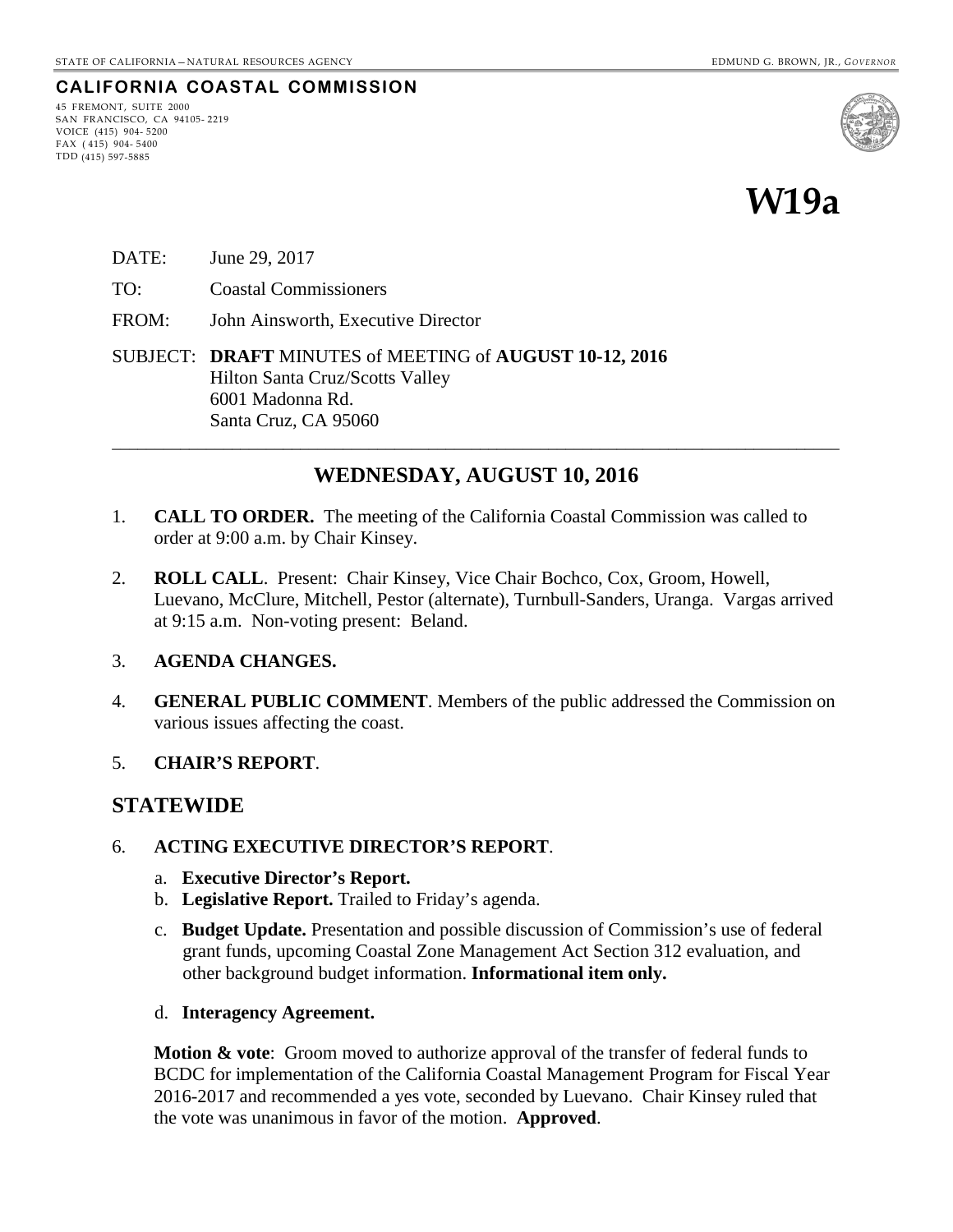**Motion & vote**: Groom moved to authorize approval of the transfer of federal funds to SCC for implementation of the California Coastal Management Program for Fiscal Year 2016-2017 and recommended a yes vote, seconded by Luevano. Chair Kinsey ruled that the vote was unanimous in favor of the motion. **Approved**.

e. **Public Education Grant Program.** Staff recommended approval of the proposed targeted grants.

**Motion & vote:** Cox moved to approve the proposed targeted grant awards from sales of the WHALE TAIL License Plate and recommended a yes vote, seconded by Bochco. Chair Kinsey ruled that the vote was unanimous in favor of the motion. **Approved**.

f. **2016 and 2017 Schedules of Meeting Dates and Locations.** Staff recommended approval.

**Motion & vote**: Uranga moved to adjust Commission meeting locations in 2016 and 2017 as suggested and recommended a yes vote, seconded by Bochco. Chair Kinsey ruled that the vote was unanimous in favor of the motion. **Approved**.

### 6.5. **STATUS REPORT ON EXECUTIVE DIRECTOR SEARCH PROCESS**. Information only.

# **ENERGY, OCEAN RESOURCES AND FEDERAL CONSISTENCY**

- 7. **ENERGY, OCEAN RESOURCES and FEDERAL CONSISTENCY**. Report by the Deputy Director on permit waivers, emergency permits, immaterial amendments & extensions, negative determinations, matters not requiring public hearings, and status report on offshore oil & gas exploration & development.
	- a. **Informational Briefing on California Ocean Plan Desalination Amendment.** [**POSTPONED**]
	- b. **Proposal to Upgrade Mandalay Generating Station.** [**POSTPONED**]
	- c. **Proposal to Modify Huntington Beach Energy Project.** Staff recommended approval. (Uranga recused).

**Motion & vote**: Bochco moved to adopt the report and directed staff to forward the report to the California Energy Commission and recommended a yes vote, seconded by Cox. Chair Kinsey ruled that the vote was unanimous in favor of the motion. **Approved**.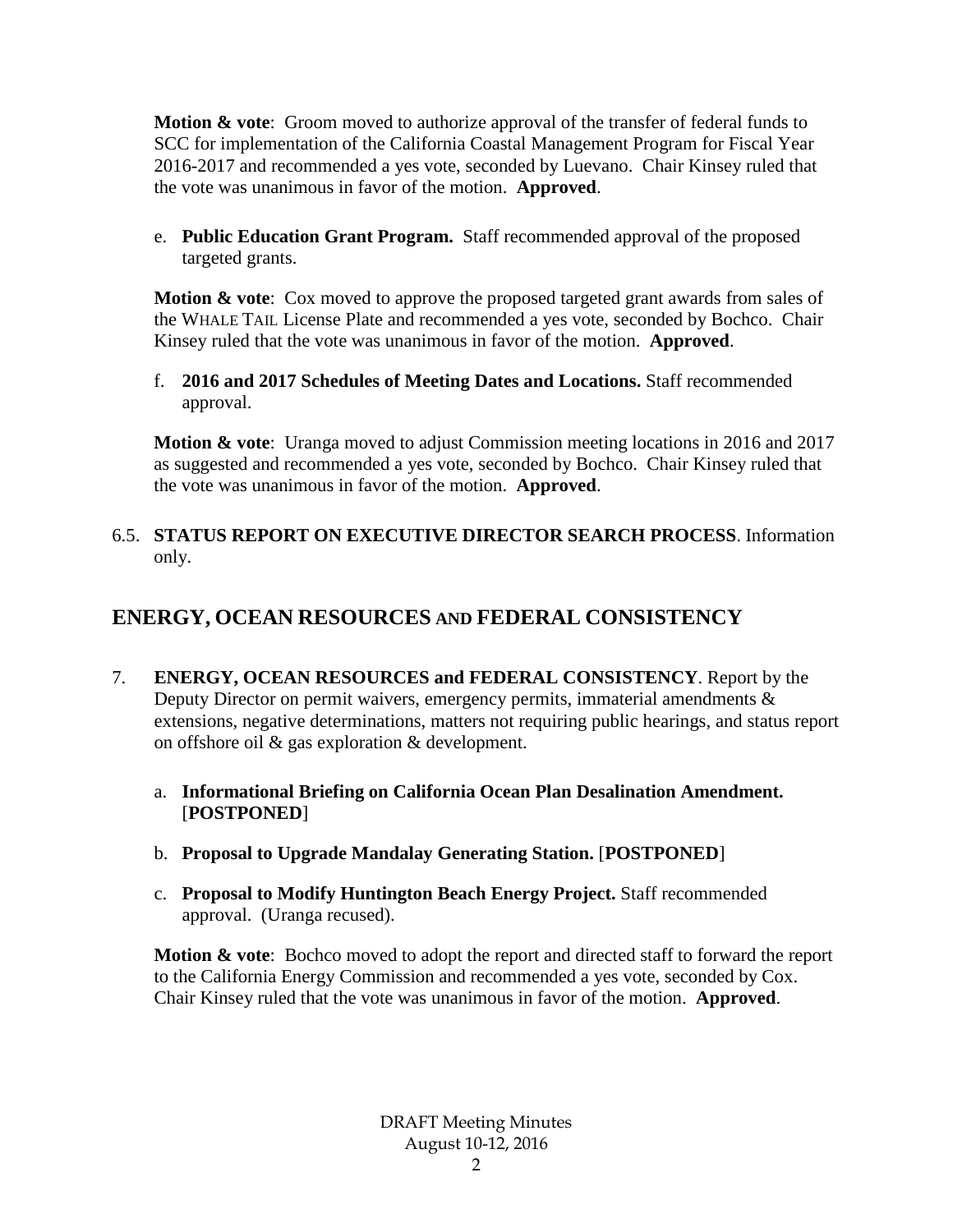### 8. **CONSENT CALENDAR (removed from Regular Calendar)**. None.

# **NORTH COAST DISTRICT**

- 9. **DEPUTY DIRECTOR'S REPORT**. Report by Deputy Director on permit waivers, emergency permits, immaterial amendments & extensions, LCP matters not requiring public hearings, and on comments from the public. There being no objection, Chair Kinsey ruled that the Commission concurred.
- 10. **CONSENT CALENDAR (removed from Regular Calendar)**. Staff moved 2 items [11a, 12a] to the expanded consent calendar and recommended approval with conditions.

**Motion & vote:** McClure moved to approve the consent calendar pursuant to the staff recommendations and recommended a yes vote, seconded by Bochco. Chair Kinsey ruled that the vote was unanimous in favor of the motion. **Approved with conditions**.

### 11. **COASTAL PERMIT APPLICATIONS**.

a. **Application No. 1-16-0423 (Humboldt County Public Works Department**) Moved by staff to the expanded consent calendar. **Approved with conditions.**

### 12. **PERMIT AMENDMENTS**.

a. **Permit No. 1-08-012-A1 (Northcoast Regional Land Trust,** Humboldt Co.) Moved by staff to the expanded consent calendar. **Approved with conditions.**

# **CENTRAL COAST DISTRICT**

- 13. **DEPUTY DIRECTOR'S REPORT**. Report by Deputy Director on permit waivers, emergency permits, immaterial amendments & extensions, LCP matters not requiring public hearings, and on comments from the public. There being no objection, Chair Kinsey ruled that the Commission concurred.
- 14. **CONSENT CALENDAR (removed from Regular Calendar)**. None.

# 15. **LOCAL COASTAL PROGRAMS (LCPs).**

### [*Howell, McClure, Uranga out of room*]

a. **City of Carmel-by-the-Sea LCP Amendment No. LCP-3-CML-16-0005-1 Part A (Affordable Housing Incentives).** Staff recommended approval as submitted.

**Motion & vote**: Bochco moved to reject the Implementation Plan as submitted and recommended a no vote, seconded by Turnbull-Sanders. Chair Kinsey ruled that the vote was unanimous in opposition to the motion. **Approved as submitted**.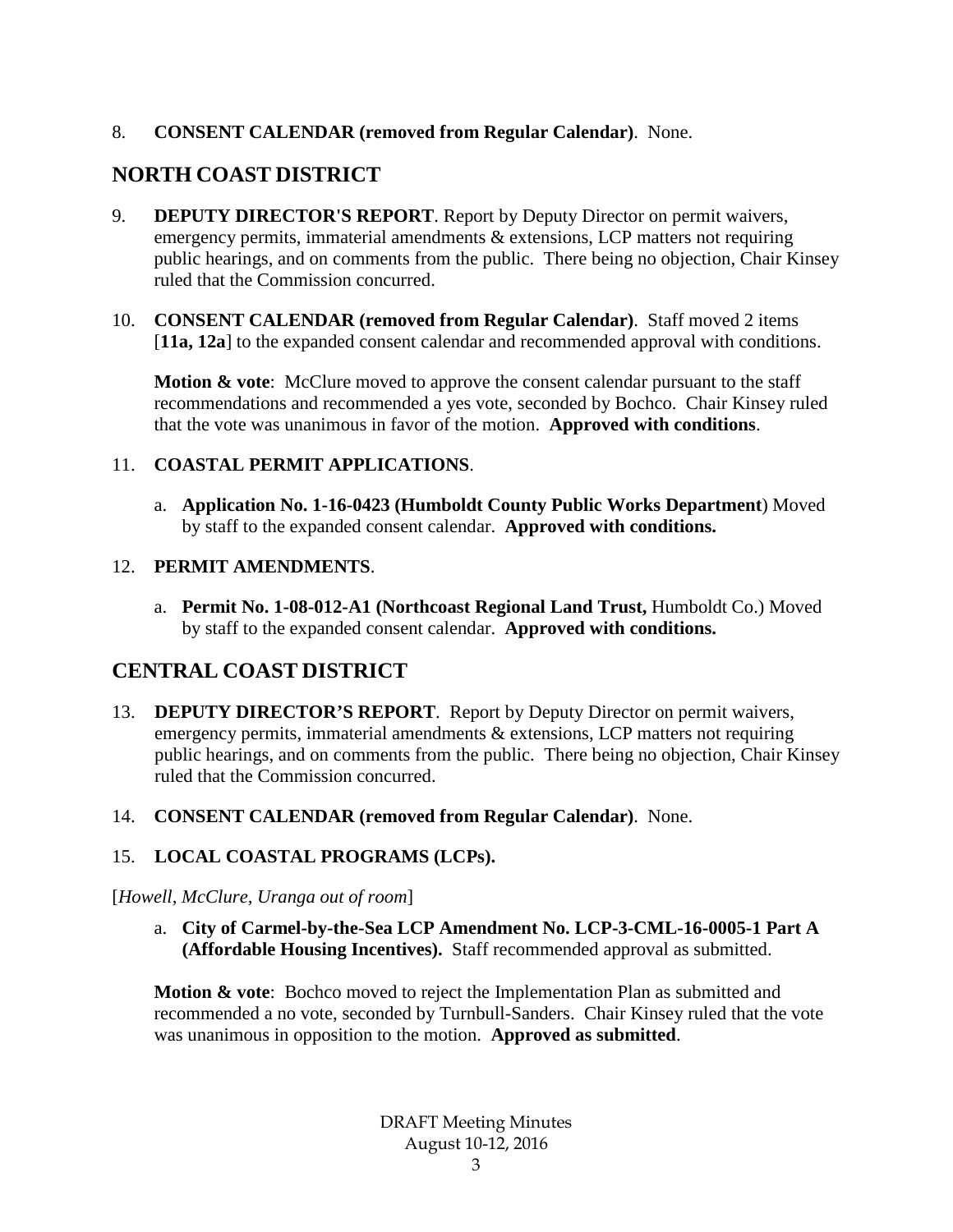### 16. **NEW APPEALS**.

- a. **Appeal No. A-3-PSB-12-042 (Capistrano Seawall,** Pismo Beach) **[POSTPONED]**
- b. **Appeal No. A-3-PSB-12-043 (Vista del Mar Seawall,** Pismo Beach) **[POSTPONED]**

[*Howell, McClure, Uranga returned; Turnbull-Sanders out of room*]

c. **Appeal No. A-3-MCO-16-0017 (Moro Cojo Affordable Housing,** Monterey Co) Staff recommended that the Commission determine that Appeal No. A-3-MCO-16- 0017 raised no substantial issue.

**Motion & vote**: Bochco moved to determine that Appeal No. A-3-MCO-16-0017 raised no substantial issue on the grounds on which the appeal was filed and recommended a no vote, seconded by McClure. The roll call vote was 2 in favor (Uranga, Vargas) and 9 opposed (Bochco, Cox, Groom, Howell, Luevano, McClure, Mitchell, Pestor, Kinsey). **Substantial Issue found. De novo phase continued.**

#### [*Turnbull-Sanders returned*]

- d. **Appeal No. A-3-CML-16-0057 (Henderson**, Carmel-by-the-Sea) Staff recommended that the Commission determine that **Appeal No. A-3-CML-16-0057** raised substantial issue on the grounds on which the appeal was filed. There being no objection, Chair Kinsey ruled that the Commission **found substantial issue** and continued the de novo phase of the hearing to a future meeting. **Substantial issue found. Continued**.
- e. **Appeal No. A-3-STC-16-0063 (Overnight RV Parking Restrictions,** Santa Cruz) Staff recommended that the Commission determine that **Appeal No. A-3-STC-16-0063**  raised no substantial issue on the grounds on which the appeal was filed.

**Motion & vote:** Vargas moved to determine that **Appeal No. A-3-STC-16-0063** raised no substantial issue on the grounds on which the appeal was filed and recommended a no vote, seconded by McClure. The roll call vote one in favor (Kinsey) and 11 opposed (Cox, Groom, Howell, Luevano, McClure, Mitchell, Pestor, Turnbull-Sanders, Uranga, Vargas, Bochco). **Substantial issued found.**

f. **Appeal No. A-3-SCO-16-0069 (Verizon Wireless**, Santa Cruz Co.) Staff recommended that the Commission determine that **Appeal No. A-3-SCO-16-0069** raised no substantial issue.

**Motion & vote**: Groom moved to determine that **Appeal No. A-3-SCO-16-0069** raised no substantial issue on the grounds on which the appeal was filed and recommended a yes vote, seconded by Bochco. Chair Kinsey ruled that the vote was unanimous in favor of the motion. **No Substantial Issue found.**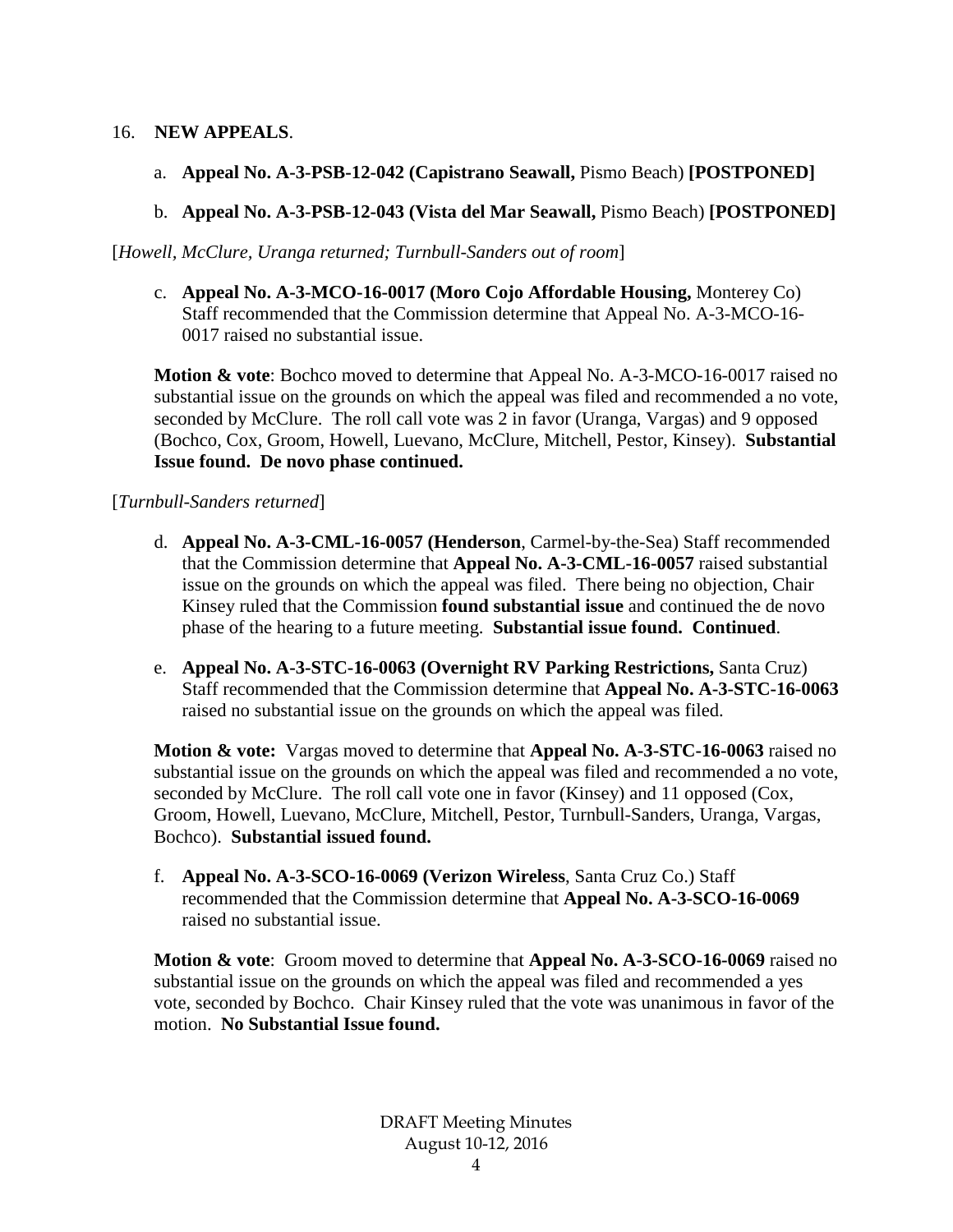#### 17. **COASTAL PERMIT APPLICATIONS**.

- a. **Application No. A-3-SLO-09-058 (Cayucos Del Mar Mixed Use,** San Luis Obispo Co.) [**POSTPONED**]
- b. **Application No. A-3-SLO-15-0001 (Loperena,** San Luis Obispo Co.) Staff recommended approval with conditions.

**Motion & vote:** Howell moved to approve pursuant to the staff recommendation and recommended a yes vote, seconded by McClure. Chair Kinsey ruled that the vote was unanimous in favor of the motion. **Approved with conditions**.

# **STATEWIDE**

- 18. **APPROVAL OF MINUTES**. The Commission approved the minutes of June 2016 and July 2016. **Motion & vote**: McClure moved to approve the minutes as written and recommended a yes vote, seconded by Uranga. Chair Kinsey ruled that the vote was unanimous in favor of the motion. **Approved.**
- 19. **COMMISSIONERS' REPORTS**. None.
- 20. **CONSERVANCY REPORT**. None.
- 21. **SANTA MONICA MOUNTAINS CONSERVANCY REPORT**. None.
- 22. **SANTA MONICA BAY RESTORATION REPORT**. None.
- 23. **DEPUTY ATTORNEY GENERAL'S REPORT**. Information only.

The Commission recessed for the day at 4:30 p.m.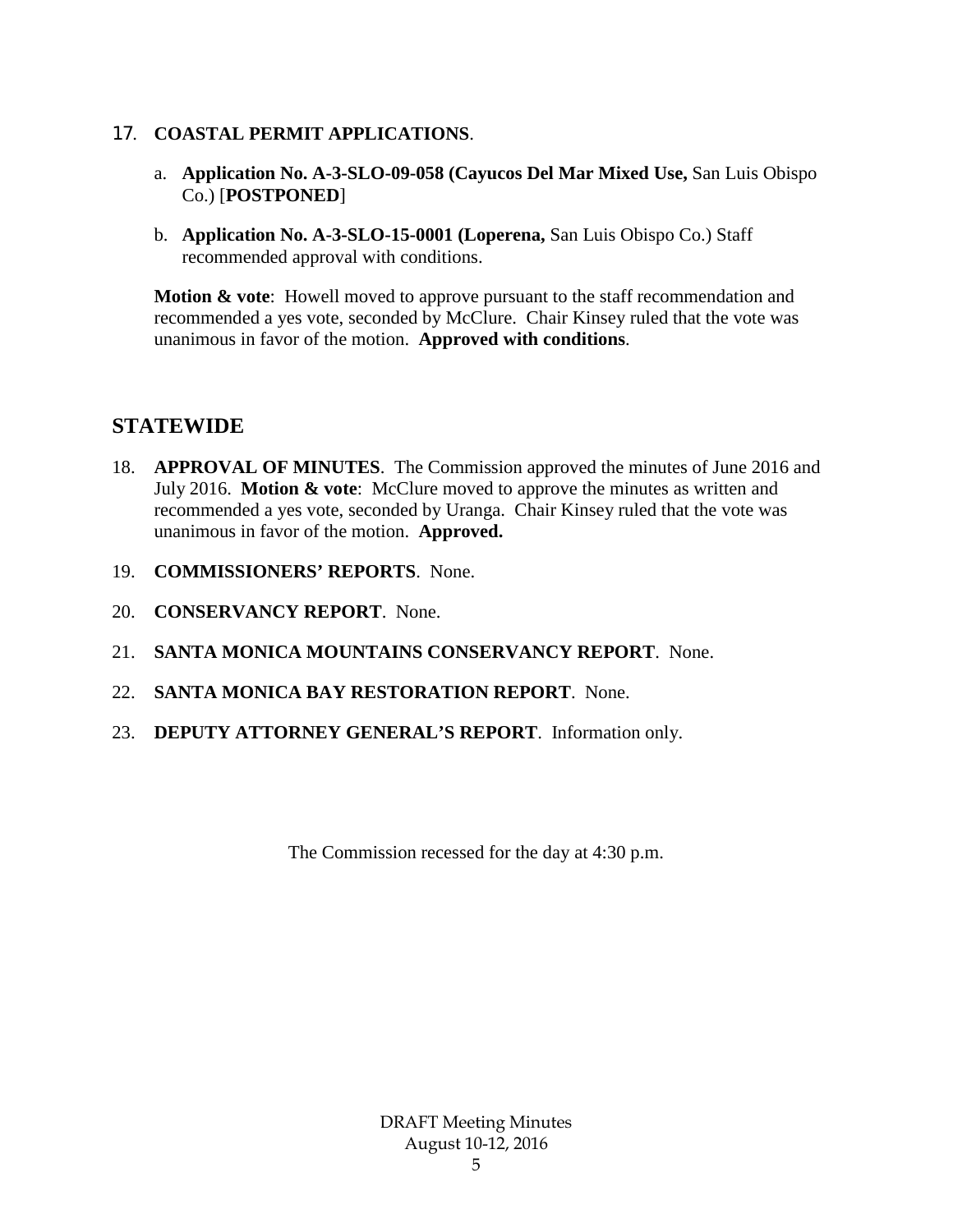# **THURSDAY, AUGUST 11, 2016**

- 1. **CALL TO ORDER.** The meeting of the California Coastal Commission was called to order by Vice Chair Bochco at 9:00 a.m.
- 2. **ROLL CALL.** Present: Vice Chair Bochco, Cox, Groom, Luevano, McClure, Mitchell, Pestor(alternate), Turnbull-Sanders, Uranga. Howell arrived at 9:05 a.m.; Vargas arrived at 9:45 a.m.; Kinsey arrived at 10:35 a.m. Non-voting present: Beland.

### 3. **AGENDA CHANGES.**

4. **GENERAL PUBLIC COMMENT**. Members of the public addressed the Commission on various issues affecting the coast.

# **SOUTH COAST DISTRICT (ORANGE COUNTY)**

- 5. **ADMINISTRATIVE CALENDAR**. Staff recommended that the Commission concur with the Executive Director's determination. There being no objection, Vice Chair Bochco ruled that the Commission concurred.
	- a. **Application No. 5-15-1789 (Orange County Parks**)
	- b. **Application No. 5-16-0106 (Roos,** Newport Beach)
	- c. **Application No. 5-16-0128 (Pilalas,** Newport Beach)
	- d. **Application No. 5-16-0649 (Newport Banning Ranch, LLC,** Newport Beach)
- 6. **CONSENT CALENDAR**. Staff recommended approval of the consent calendar.

**Motion & vote**: Turnbull-Sanders moved to approve the consent calendar pursuant to the staff recommendation and recommended a yes vote, seconded by McClure. Vice Chair Bochco ruled that the vote was unanimous in favor of the motion. **Approved with conditions.**

- a. **Application No. 5-15-0983 (KPMW Integral, LLC,** Newport Beach)
- b. **Application No. 5-16-0037 (Cyprus,** Huntington Beach)
- c. **Application No. 5-16-0149 (Bosserman and Piatt,** Newport Beach)
- d. **Application No. 5-16-0312 (PSC Strategic Investments, LLC,** Newport Beach)

# **SAN DIEGO COAST DISTRICT**

- 7. **ADMINISTRATIVE CALENDAR**. Staff recommended that the Commission concur with the Executive Director's determination. There being no objection, Vice Chair Bochco ruled that the Commission concurred.
	- a. **Application No. 6-16-0616 (Agua Hedionda Lagoon Foundation,** Carlsbad)

DRAFT Meeting Minutes August 10-12, 2016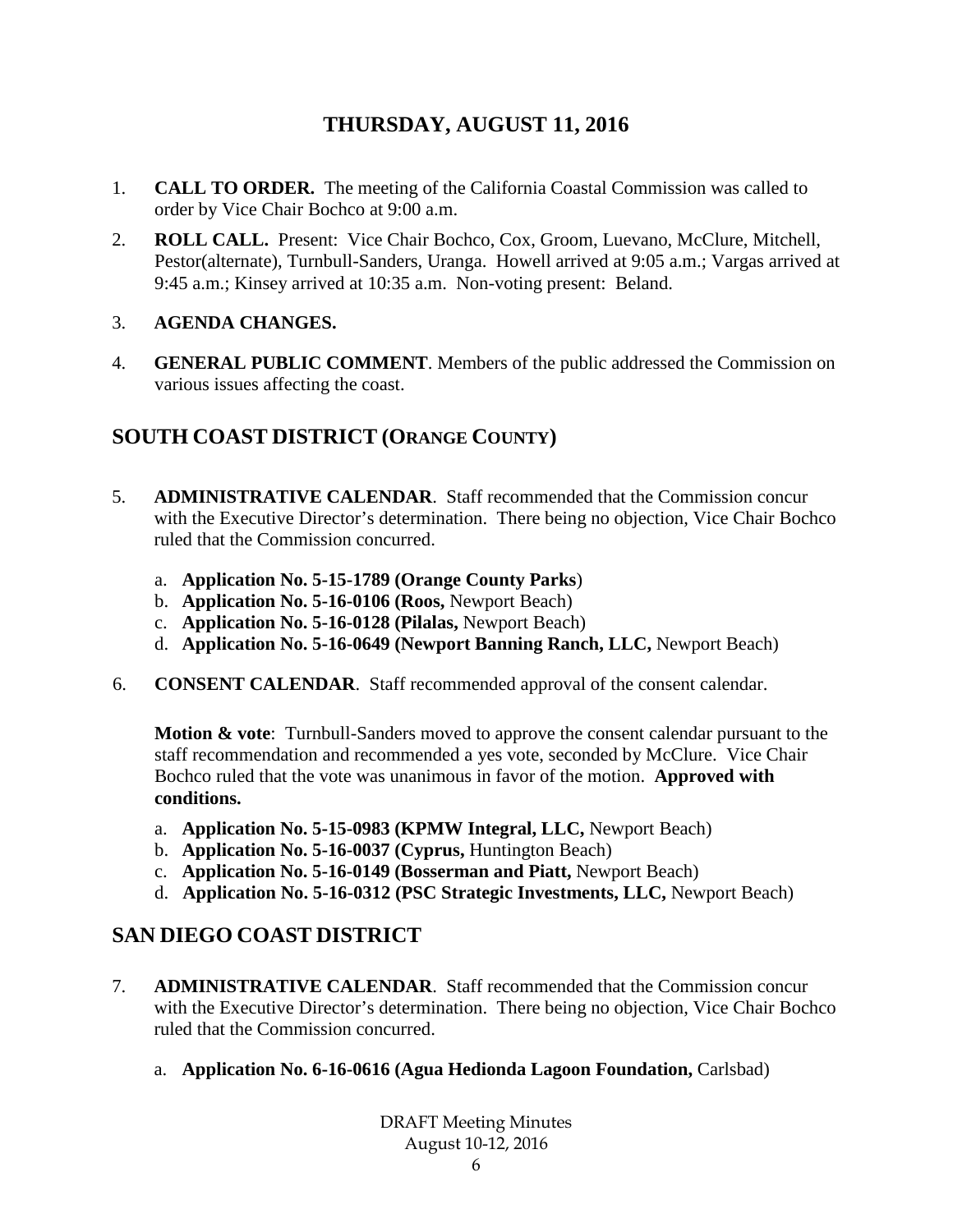# **ENFORCEMENT**

8. **ENFORCEMENT REPORT**. None.

# **SOUTH COAST DISTRICT (ORANGE COUNTY)**

- 9. **DEPUTY DIRECTOR'S REPORT FOR ORANGE COUNTY**. Report by Deputy Director on permit waivers, emergency permits, immaterial amendments & extensions, LCP matters not requiring public hearings, and on comments from the public. There being no objection, Vice Chair Bochco ruled that the Commission concurred. (Pestor recused)
- 10. **CONSENT CALENDAR (removed from Regular Calendar)**. Staff moved one item [12b] to the expanded consent calendar and recommended approval with conditions.

**Motion & vote:** Cox moved to approve the consent calendar pursuant to the staff recommendation and recommended a yes vote, seconded by Uranga. Vice Chair Bochco ruled that the vote was unanimous in favor of the motion. **Approved with conditions**.

### 11. **LOCAL COASTAL PROGRAMS (LCPs).**

a. **City of Newport Beach LCP-5-NPB-15-0039-1. (Implementation Plan). [POSTPONED]**

### 12. **COASTAL PERMIT APPLICATIONS**.

- a. **Application No. 5-13-1231 (Khalil,** Newport Beach) [**POSTPONED**]
- b. **Application No. 5-16-0059 (City of Newport Beach**) Moved by staff to the expanded consent calendar. **Approved with conditions**.
- c. **Application No. 5-15-0123 (Mesa Water District,** Newport Beach) [**POSTPONED**]

# **SAN DIEGO COAST DISTRICT**

- 13. **DEPUTY DIRECTOR'S REPORT**. Report by Deputy Director on permit waivers, emergency permits, immaterial amendments & extensions, LCP matters not requiring public hearings, and on comments from the public. There being no objection, Vice Chair Bochco ruled that the Commission concurred.
- 14. **CONSENT CALENDAR (removed from Regular Calendar)**. Staff moved 3 items [**17a, 17b, 17c**] to the expanded consent calendar and recommended approval with conditions.

**Motion & vote**: Mitchell moved to approve the consent calendar pursuant to the staff recommendation and recommended a yes vote, seconded by Uranga. Vice Chair Bochco ruled that the vote was unanimous in favor of the motion. **Approved with conditions**.

> DRAFT Meeting Minutes August 10-12, 2016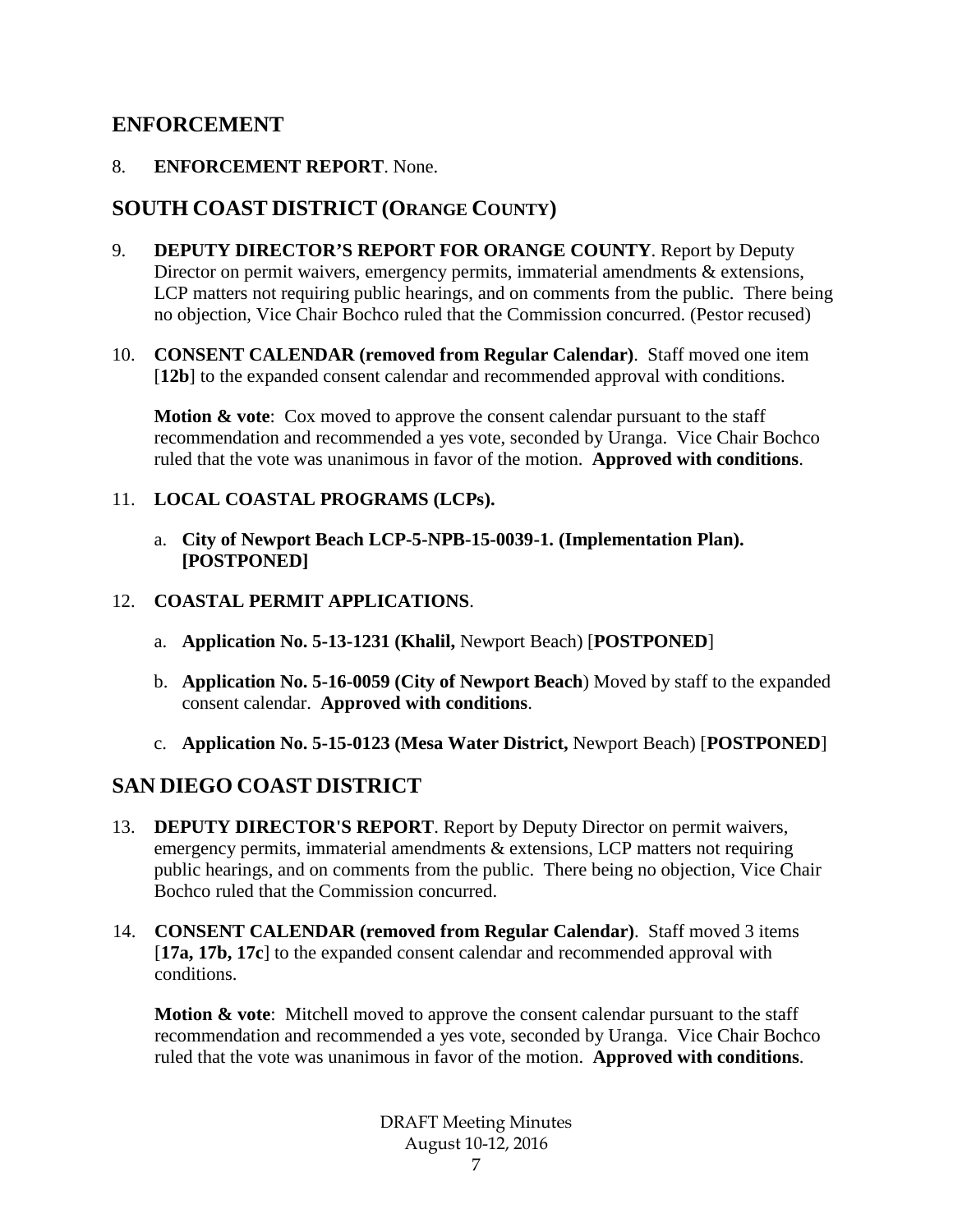### 15. **LOCAL COASTAL PROGRAMS (LCPs).**

a. **City of Encinitas LCP Amendment No. LCP-6-ENC-16-0032-1 (Urban AG Ordinance).** Staff recommended approval of the Implementation Plan as submitted.

**Motion & vote**: Turnbull-Sanders moved to reject the Implementation Plan as submitted and recommended a no vote, seconded by McClure. Vice Chair Bochco ruled that the vote was unanimous in opposition to the motion. **Approved as submitted**.

b. **City of San Diego LCP Amendment No. LCP-6-SAN-16-0026-3 (Rooming House Ordinance).** Staff recommended approval of the Implementation Plan as submitted.

**Motion & vote**: Cox moved to reject the Implementation Plan as submitted and recommended a no vote, seconded by Turnbull-Sanders. Vice Chair Bochco ruled that the vote was unanimous in opposition to the motion. **Approved as submitted**.

c. **City of Carlsbad LCP Amendment No. LCP-6-CAR-15-0034-2 (General Plan Update/LCP Map Revisions) Certification Review.** Staff recommended that the Commission concur with the Executive Director's determination that the action by the City of Carlsbad is legally adequate. There being no objection, Vice Chair Bochco ruled that the Commission concurred.

### [*Kinsey arrived*]

### 16. **NEW APPEALS**.

- a. **Appeal No. A-6-ENC-16-0067 (Meardon**, Encinitas) Staff recommended that the Commission determine that **Appeal No. A-6-ENC-16-0067** raised substantial issue on the grounds on which the appeal was filed. There being no objection, Chair Kinsey ruled that the Commission **found substantial issue** and continued the de novo hearing to a future meeting.
- b. **Appeal No. A-6-ENC-16-0068 (Hurst**, Encinitas) Staff recommended that the Commission determine that **Appeal No. A-6-ENC-16-0068** raised substantial issue on the grounds on which the appeal was filed. There being no objection, Chair Kinsey ruled that the Commission **found substantial issue** and continued the de novo hearing to a future meeting.

# 17. **COASTAL PERMIT APPLICATIONS**.

- a. **Application No. 6-16-0133 (SeaWorld**, San Diego) Moved by staff to the expanded consent calendar. **Approved with conditions**.
- b. **Application No. 6-16-0390 (TYD Industries**, San Diego) Moved by staff to the expanded consent calendar. **Approved with conditions**.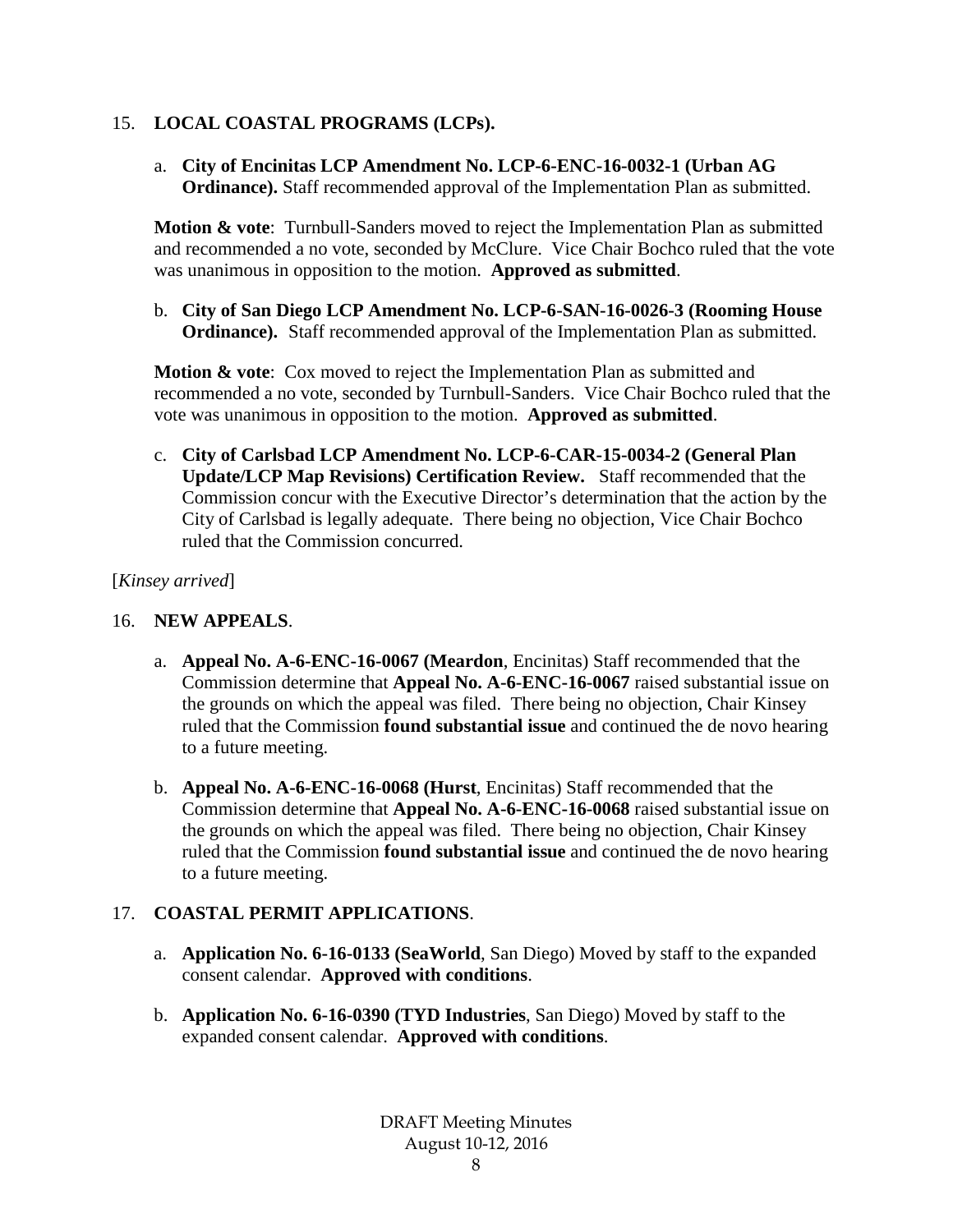c. **Application No. 6-16-0561 (Carlsbad Bridge Improvements,** Carlsbad) Moved by staff to the expanded consent calendar. **Approved with conditions**.

### 18. **REVISED FINDINGS**.

a. **Application No. 6-10-018 (Brown,** Encinitas) Staff recommended approval of the revised findings.

**Motion & vote**: Groom moved to adopt the revised findings and recommended a yes vote, seconded by Cox. The vote of the prevailing side was 8 in favor (Cox, Groom, Luevano, McClure, Pestor, Turnbull-Sanders, Uranga, Kinsey) and none opposed. **Approved**.

# **NORTH CENTRAL COAST DISTRICT**

- 19. **DEPUTY DIRECTOR'S REPORT**. Report by Deputy Director on permit waivers, emergency permits, immaterial amendments & extensions, LCP matters not requiring public hearings, and on comments from the public.
- 20. **CONSENT CALENDAR (removed from Regular Calendar)**. None.

# 21. **LOCAL COASTAL PROGRAMS (LCPs).**

a. **Marin County LCP Amendment No. LCP-2-MAR-15-0029-1 (Marin LCP Update). Time Extension Only.** Staff recommended approval.

**Motion & vote:** Groom moved to grant the time extension and recommended a yes vote, seconded by Uranga. Chair Kinsey ruled that the vote was unanimous in favor of the motion. **Approved**.

b. **Sonoma County LCP Amendment No. LCP-2-SON-15-0025-1 Part A (Coastal Zoning Database).** Staff recommended denial as submitted and approval with modifications.

**Motion & vote:** Groom moved to reject the Implementation Plan as submitted and recommended a yes vote, seconded by Bochco. Chair Kinsey ruled that the vote was unanimous in favor of the motion. **Certification denied as submitted**.

**Motion & vote:** Groom moved to certify the Implementation Plan if modified as suggested and recommended a yes vote, seconded by Bochco. Chair Kinsey ruled that the vote was unanimous in favor of the motion. **Approved with modifications**.

c. **Sonoma County LCP Amendment No. LCP-2-SON-15-0025-1 Part B (Duncan Mills Historic District).** Staff recommended denial as submitted and approval with modifications.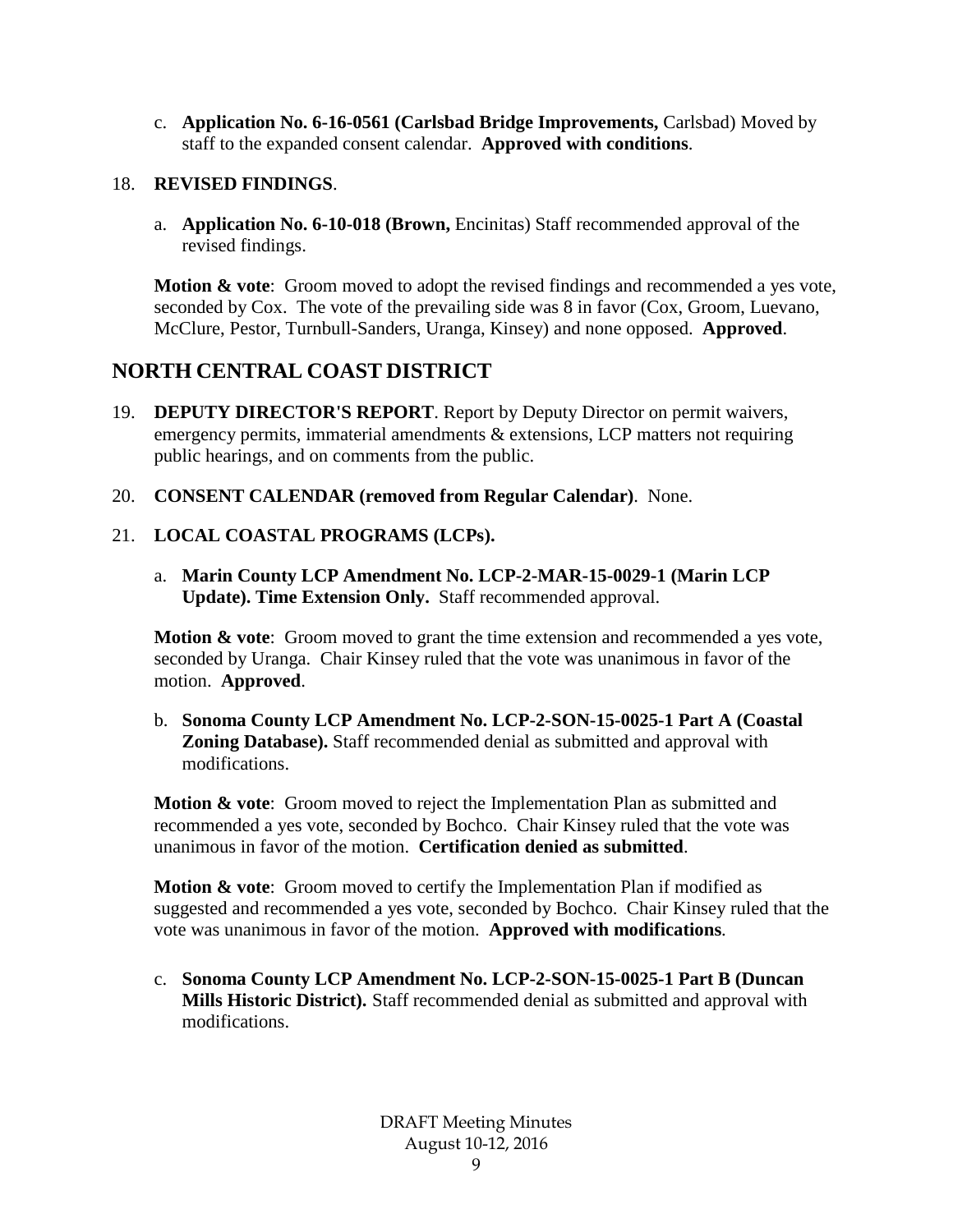**Motion & vote**: Groom moved to reject the Implementation Plan as submitted and recommended a yes vote, seconded by Bochco. Chair Kinsey ruled that the vote was unanimous in favor of the motion. **Certification denied as submitted**.

**Motion & vote:** Groom moved to certify the Implementation Plan if modified as suggested and recommended a yes vote, seconded by Luevano. Chair Kinsey ruled that the vote was unanimous in favor of the motion. **Approved with modifications**.

#### 22. **NEW APPEALS**.

a. **Appeal No. A-2-HMB-16-0058 (Coastside Fire Protection District,** Half Moon Bay) Staff recommended that the Commission determine that **Appeal No. A-2-HMB-16- 0058** raised no substantial issue.

**Motion & vote**: Groom moved to determine that **Appeal No. A-2-HMB-16-0058** raised no substantial issue on the grounds on which the appeal was filed and recommended a yes vote, seconded by Bochco. Chair Kinsey ruled that the vote was unanimous in favor of the motion. **No Substantial Issue found.**

b. **Appeal No. A-2-SMC-16-0066 (Kalpakoff,** San Mateo Co.) Staff recommended that the Commission determine that **Appeal No. A-2-SMC-16-0066** raised no substantial issue.

**Motion & vote**: Groom moved to determine that **Appeal No. A-2-SMC-16-0066** raised no substantial issue on the grounds on which the appeal was filed and recommended a yes vote, seconded by McClure. Chair Kinsey ruled that the vote was unanimous in favor of the motion. **No Substantial Issue found.**

The Commission recessed the meeting at 11:45 and went into closed session.

**CLOSED SESSION REPORT.** The Commission received litigation information and advice regarding the following matters:

*Fiery et al. v. California Dept. of Fish & Game et al., Friends of Martin's Beach v. Martins Beach 1 LLC et al., Surfrider Foundation v. Martins Beach 1 LLC et al., Friends of the Canyon v. CCC (Longi et al., RPI), Grassroots Coalition v. CCC (Lester et al., RPI), Hanscom v. CCC et al. (MDR Hotels LLC et al.), Pappas et al. v. State of California et al., Rubino v. CCC et al. (Mendocino Land Trust, RPI), San Clemente Vacation Rental Alliance v. City of San Clemente et al. (CCC, RPI), Seacliff Beach Colony Homeowners Assn. v. State of California et al.,* 

> DRAFT Meeting Minutes August 10-12, 2016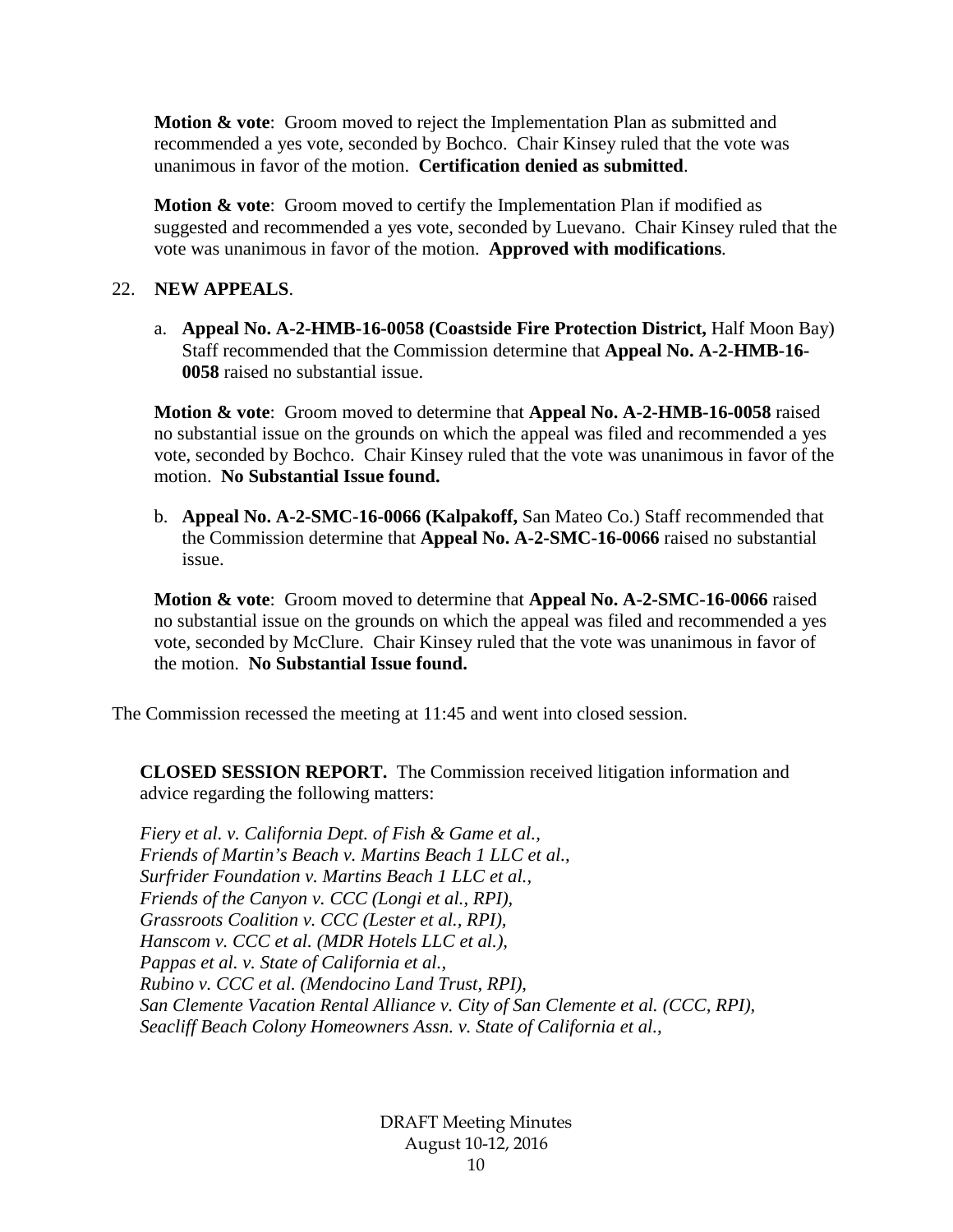*Sea World LLC v. CCC, Smith v. Benefiel et al., Surfrider Foundation et al. v. CCC (County of Santa Barbara et al.), Water Ratepayers Assn. v. County of Monterey et al. (California American Water Co., RPI)*  One matter of potential litigation

The Commission received litigation information and advice and provided direction regarding the following matters:

*AquaLegacy Development LLC v. CCC et al., (Case No. M125474), AquaLegacy Development LLC v. CCC et al., (Case No. H042782),*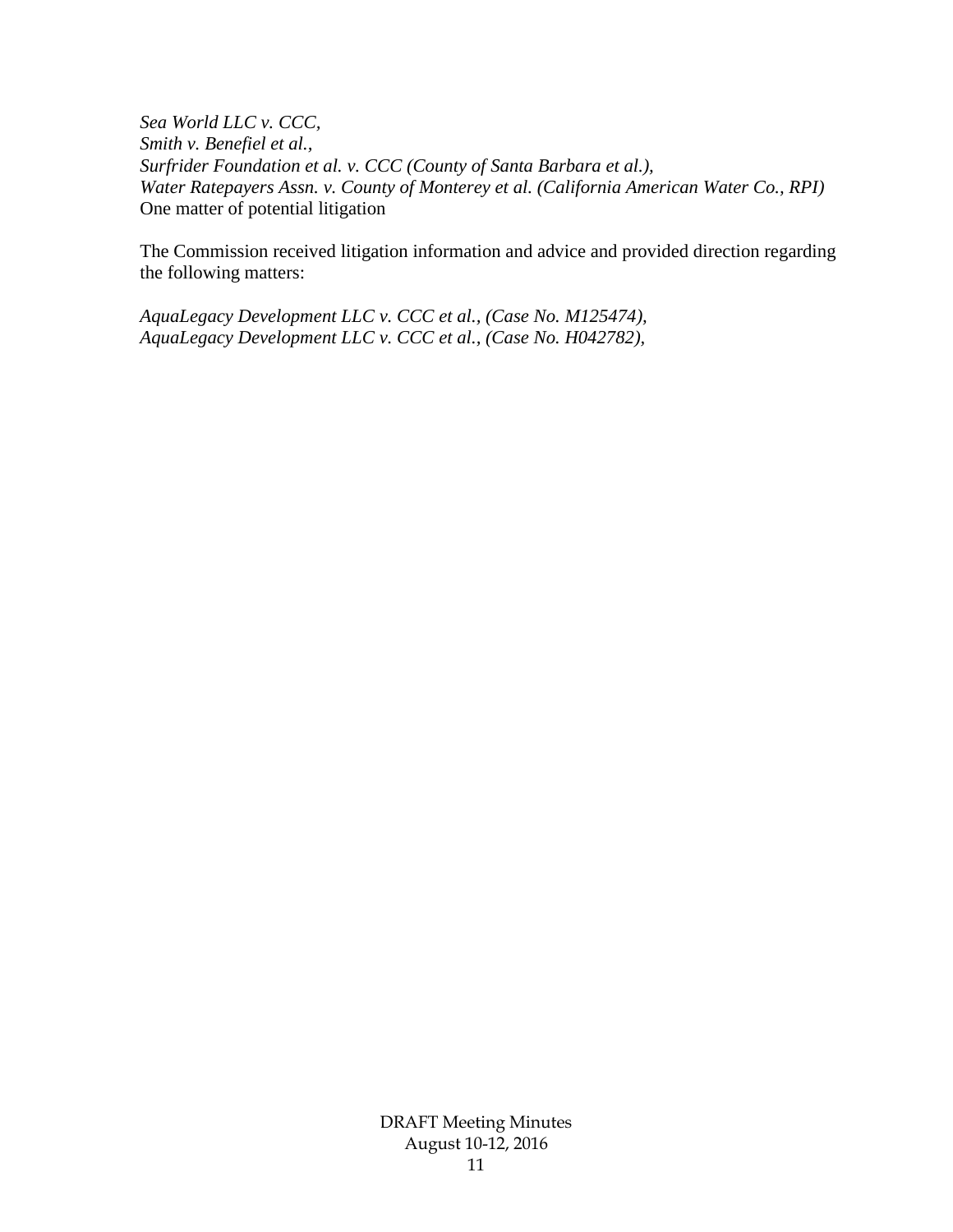# **FRIDAY, AUGUST 12, 2016**

- 1. **CALL TO ORDER.** The meeting of the California Coastal Commission was called to order at 9:00 a.m. by Chair Kinsey.
- 2. **ROLL CALL.** Present: Chair Kinsey, Vice Chair Bochco, Cox, Groom, Luevano, McClure, Mitchell, Pestor, Turnbull-Sanders, Uranga, Vargas. Howell arrived at 9:10 a.m.

#### 3. **AGENDA CHANGES.**

4. **GENERAL PUBLIC COMMENT**. Members of the public addressed the Commission on various issues affecting the coast.

*Trailed from Wednesday's agenda.* 

### 6. **ACTING EXECUTIVE DIRECTOR'S REPORT**.

#### b. **Legislative Report.**

**AB1453 (Bloom)**. Staff recommended support of the bill.

**Motion & vote**: Bochco moved to support the bill and recommended a yes vote, seconded by Mitchell. Chair Kinsey ruled that the vote was unanimous in favor of the motion. **Passed**.

**Proposition 67 (Plastic bag ban).** Staff recommended support.

**Motion & vote:** Bochco moved to support Proposition 67 and recommended a yes vote, seconded by Luevano. Chair Kinsey ruled that the vote was unanimous in favor of the motion. **Passed**.

[*Vargas departed*]

### **STATEWIDE**

5. **LCP Grants.** Public hearing and possible Commission action on recommended grant awards for Round 3 of the Commission's LCP Grant Program.

**Motion & vote:** Cox moved to approve pursuant to the staff recommendation and recommended a yes vote, seconded Uranga. Chair Kinsey ruled that the vote was unanimous in favor of the motion. **Approved**.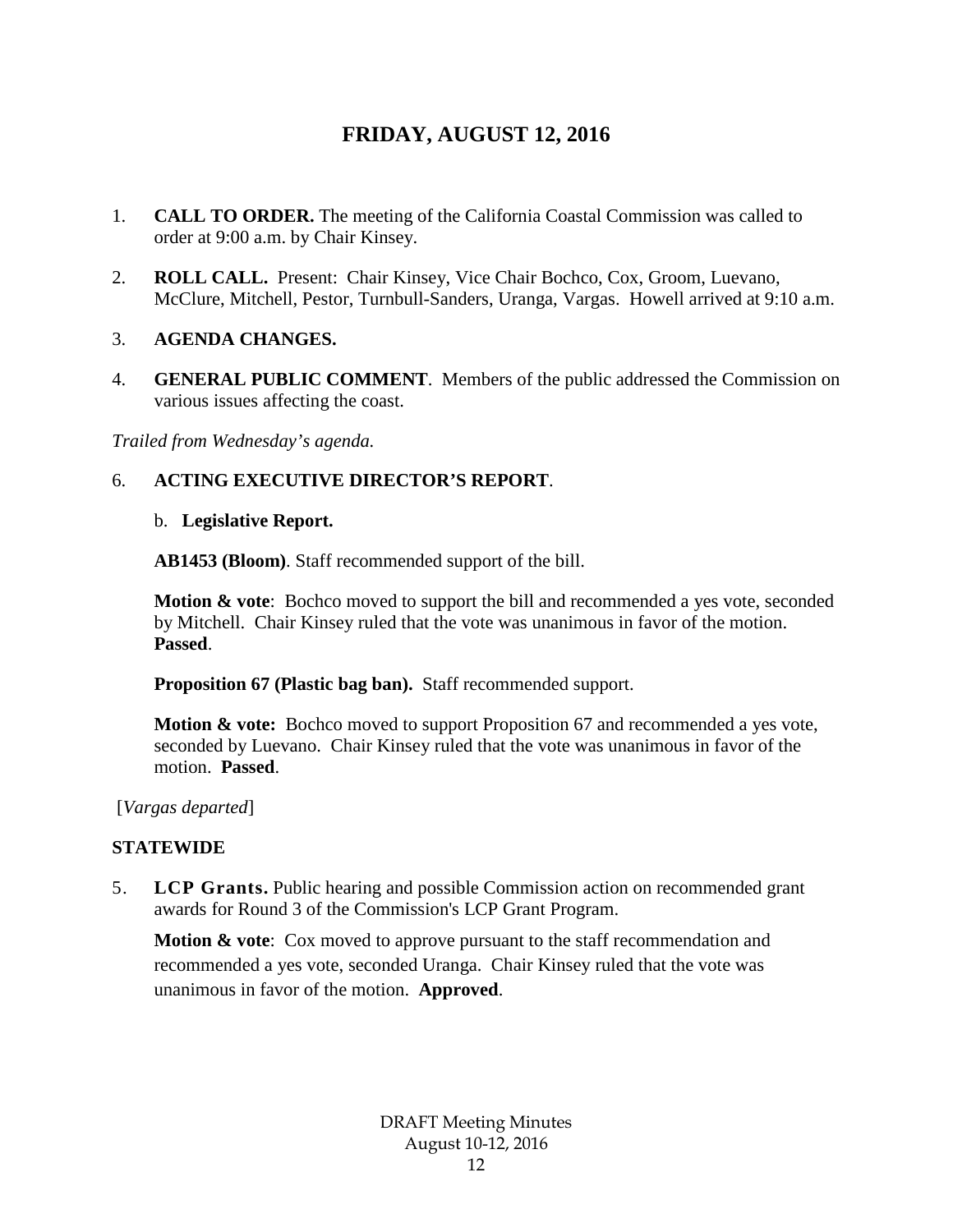# **SOUTH COAST DISTRICT (LOS ANGELES COUNTY)**

- 6. **ADMINISTRATIVE CALENDAR**. Staff removed one item [**6b**] from the Administrative calendar and recommended concurrence with the Executive Director on the remaining items. There being no objection, Chair Kinsey ruled that the Commission concurred.
	- a. **Application No. 5-15-1524 (Alger,** Santa Monica)
	- b. **Application No. 5-16-0251 (Mascola,** Venice, Los Angeles) (*Removed*)
	- c. **Application No. 5-16-0330 (DP005 Hurricane, LLC,** Venice, Los Angeles)
	- d. **Application No. 5-16-0331 (DP005 Hurricane, LLC,** Venice, Los Angeles)
	- e. **Application No. 5-16-0527 (Wirth,** Venice, Los Angeles)
	- f. **Application No. 5-16-0551 (Revilo Investments LLC,** Venice, Los Angeles)
	- g. **Application No. 5-16-0555 (Howard,** Venice, Los Angeles)

# **SOUTH COAST DISTRICT (LOS ANGELES COUNTY)**

- 7. **DEPUTY DIRECTOR'S REPORT FOR LOS ANGELES COUNTY**. Report by Deputy Director on permit waivers, emergency permits, immaterial amendments & extensions, LCP matters not requiring public hearings, and on comments from the public. There being no objection, Chair Kinsey ruled that the Commission concurred.
- 8. **CONSENT CALENDAR (removed from Regular Calendar)**. Staff moved one item [10a] to the expanded consent calendar and recommended approval with conditions.

**Motion & vote**: Bochco moved to approve the consent calendar pursuant to the staff recommendation and recommended a yes vote, seconded by Turnbull-Sanders. Chair Kinsey ruled that the vote was unanimous in favor of the motion. **Approved with conditions.**

# 9. **LOCAL COASTAL PROGRAMS (LCPs).**

a. **City of Manhattan Beach LCP Amendment No. 1-15 (LCP-5-MNB-15-0046-1) (Short-Term Rentals). Time Extension.** Staff recommended approval of the time extension.

**Motion & vote:** Groom moved to grant the time extension pursuant to the staff recommendation and recommended a yes vote, seconded by Bochco. Chair Kinsey ruled that the vote was unanimous in favor of the motion. **Approved**.

# 9.5. **NEW APPEALS**.

a. **Appeal No. A-5-VEN-16-0055 (Carelton & Smith,** Los Angeles) Staff recommended that the Commission determine that the appeal raised no substantial issue.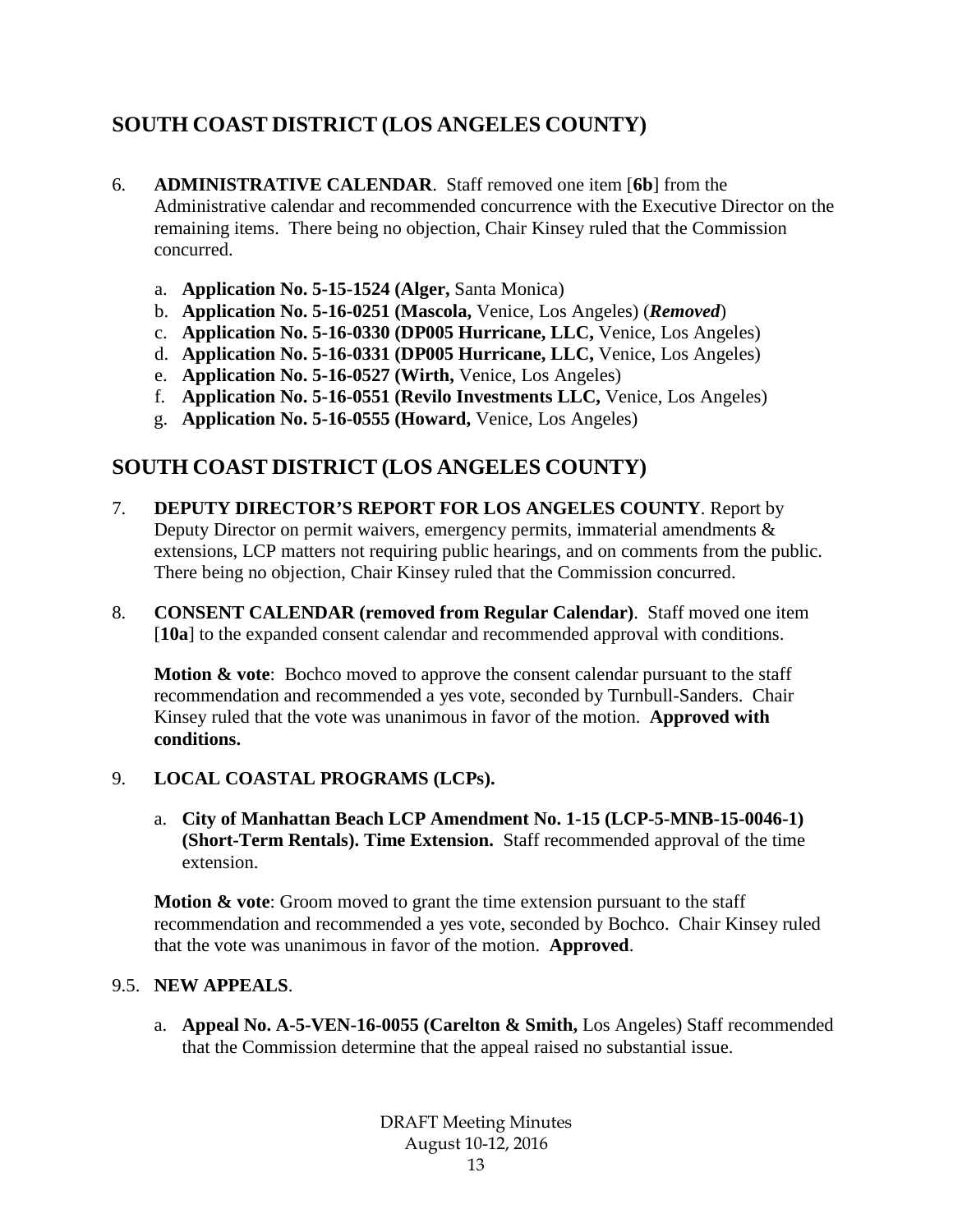**Motion & vote**: Bochco moved to determine that Appeal No. A-5-VEN-16-0055 raised no substantial issue on the grounds on which the appeal was filed and recommended a yes vote, seconded by Mitchell. Chair Kinsey ruled that the vote was unanimous in favor of the motion. **No substantial issue found.**

### 10. **PERMIT AMENDMENTS**.

a. **Application No. 5-13-033-A1 (City of Los Angeles,** Venice, Los Angeles) Moved by staff to the expanded consent calendar. **Approved with conditions**

# **SOUTH CENTRAL COAST DISTRICT**

11. **DEPUTY DIRECTOR'S REPORT**. Report by Deputy Director on permit waivers, emergency permits, immaterial amendments & extensions, LCP matters not requiring public hearings, and on comments from the public. There being no objection, Chair Kinsey ruled that the Commission concurred.

### 12. **CONSENT CALENDAR (removed from Regular Calendar)**. None.

### 13. **NEW APPEAL.**

- a. **Appeal No. A-4-STB-14-0060 (Schlesinger,** Santa Barbara Co.) Staff recommended that the Commission determine that **Appeal No. A-4-STB-14-0060** raised a substantial issue on the grounds on which the appeal was filed. There being no objection, Chair Kinsey ruled that the Commission **found** substantial issue and continued the de novo phase of the hearing to a future meeting. **Substantial issue found**. **Continued**.
- b. **Appeal No. A-4-STB-14-0061 (Makarechian,** Santa Barbara Co.) Staff recommended that the Commission determine that **Appeal No. A-4-STB-14-0061** raised a substantial issue on the grounds on which the appeal was filed. There being no objection, Chair Kinsey ruled that the Commission found substantial issue and opened the de novo phase of the hearing. Staff recommended denial of the permit.

**Motion & vote:** Bochco moved to approve pursuant to the staff recommendation and recommended a no vote, seconded by McClure. Chair Kinsey ruled that the vote was unanimous in opposition to the motion. **Denied**.

# 14. **COASTAL PERMIT APPLICATIONS**.

a. **Appeal No. A-4-STB-14-0073 (CTS Properties,** Santa Barbara Co.) [**POSTPONED**] [*Groom departed*]